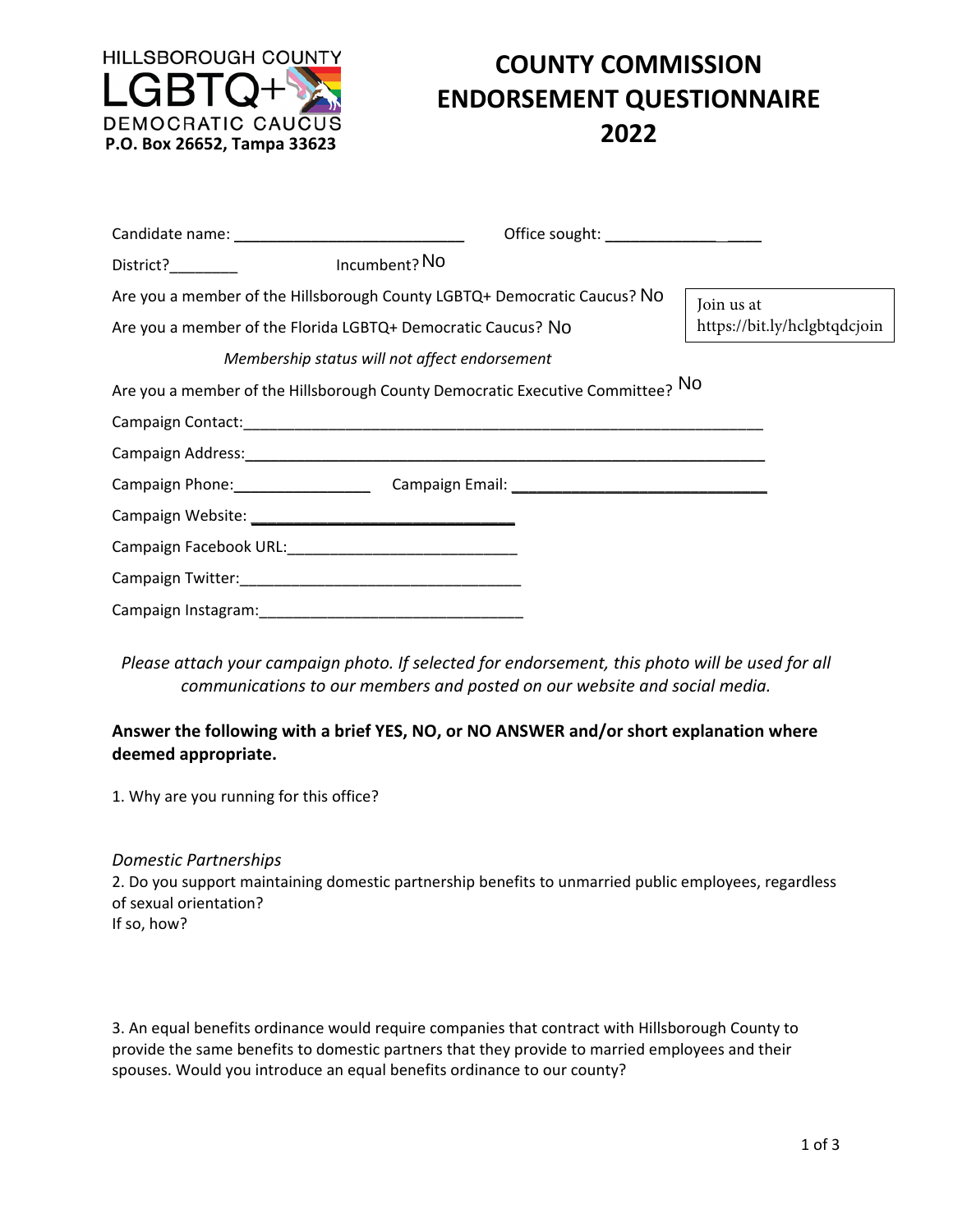*County Practices* 

4. Will you support including specific training regarding sexual orientation and gender identity/expression in diversity training programs for public employees?

5. Will you oppose any nominee to any Hillsborough County citizen advisory council or board who has a history of anti‐LGBTQ+ activism?

*Transgender Equality*  6. Do you support transgender inclusive healthcare for county employees?

7. Would you support Single‐Occupancy All‐Gender Facilities in county buildings?

8. How would you support and protect the rights and safety of the transgender and similarly marginalized communities?

*Other* 

9. Will you introduce the proclamations recognizing Tampa Pride in March and Pride Month in June, including recognition of the Pulse Nightclub Massacre?

10. Would you support a county-wide ban of the harmful practice of "conversion therapy" on persons under the age of 18? This is a "treatment" program based on the discredited theory that it can change one's sexual orientation or gender identity/expression.